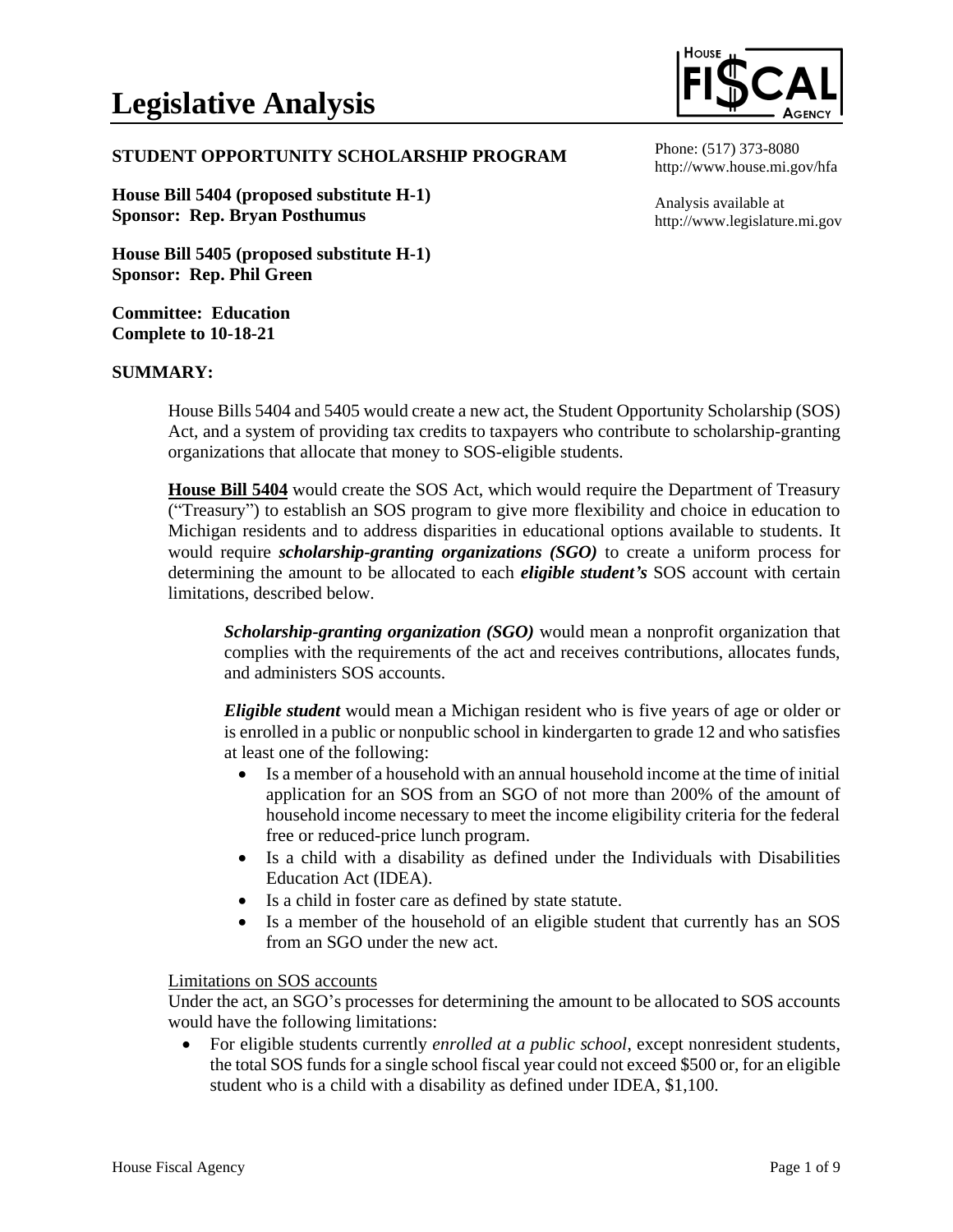- For eligible students not described above (namely, students *not enrolled in a public school*), including those who intend to use the SOS funds to pay tuition, the total SOS funds for a single school fiscal year could not exceed 90% of the minimum foundation allowance for the immediately preceding state fiscal year reduced by the percentage equal to 3/8 of the percentage by which the applicant's household income exceeds the applicable income eligibility criteria for the federal free or reduced-price lunch program. A qualifying child with a disability could receive up to 90% of the minimum foundation allowance for the immediately preceding state fiscal year regardless of household income.
- For eligible students *in foster care*, the SGO would have to assume that the student's parents have no income or ability to pay for educational services for the purposes of prioritizing the students and determining the amount of assistance provided under the program.

## Qualifying education expenses

The funds in the SOS account could be used only to pay for the following qualifying education expenses, unless limited by the SGO, incurred for the purpose of educating an SOS student:

- Tuition or fees to attend a kindergarten to grade 12 public or nonpublic school.
- Tuition or fees for online learning programs.
- Tutoring services provided by an individual or a tutoring facility.
- Services contracted for and provided by a public school, including individual classes and extracurricular activities and programs.
- Textbooks, curricula, or other instructional materials, including any supplemental materials or associated online instruction required by either a curriculum or an education service provider.
- Computer hardware or other technological devices that are primarily used to help meet an SOS student's educational needs or educational software and applications.
- School uniforms.
- Fees for nationally standardized assessments, advanced placement examinations, examinations related to college or university admission, and tuition or fees for preparatory courses for these.
- Tuition or fees for summer education programs and specialized after-school education programs, excluding after-school child care.
- Tuition, fees, instructional materials, and examination fees for career and technical education.
- Educational services and therapies, including occupational, behavioral, physical, speechlanguage, and audiology therapies provided by a licensed professional.
- Tuition and fees for any of the following:
	- o Enrollment in an eligible course that is offered by a postsecondary institution for postsecondary credit and that meets other requirements.
	- o Enrollment in an eligible course offered by a career and technical preparation program that is offered for postsecondary credit or leads to an industry-recognized credential and that meets other requirements.
	- o Participation in an authorized CTE early/middle college or CTE dual enrollment program.
- Fees for transportation paid to a fee-for-service transportation provider, or costs for mileage, for the student to travel to and from an education service provider.
- Fees for school-based athletic activities.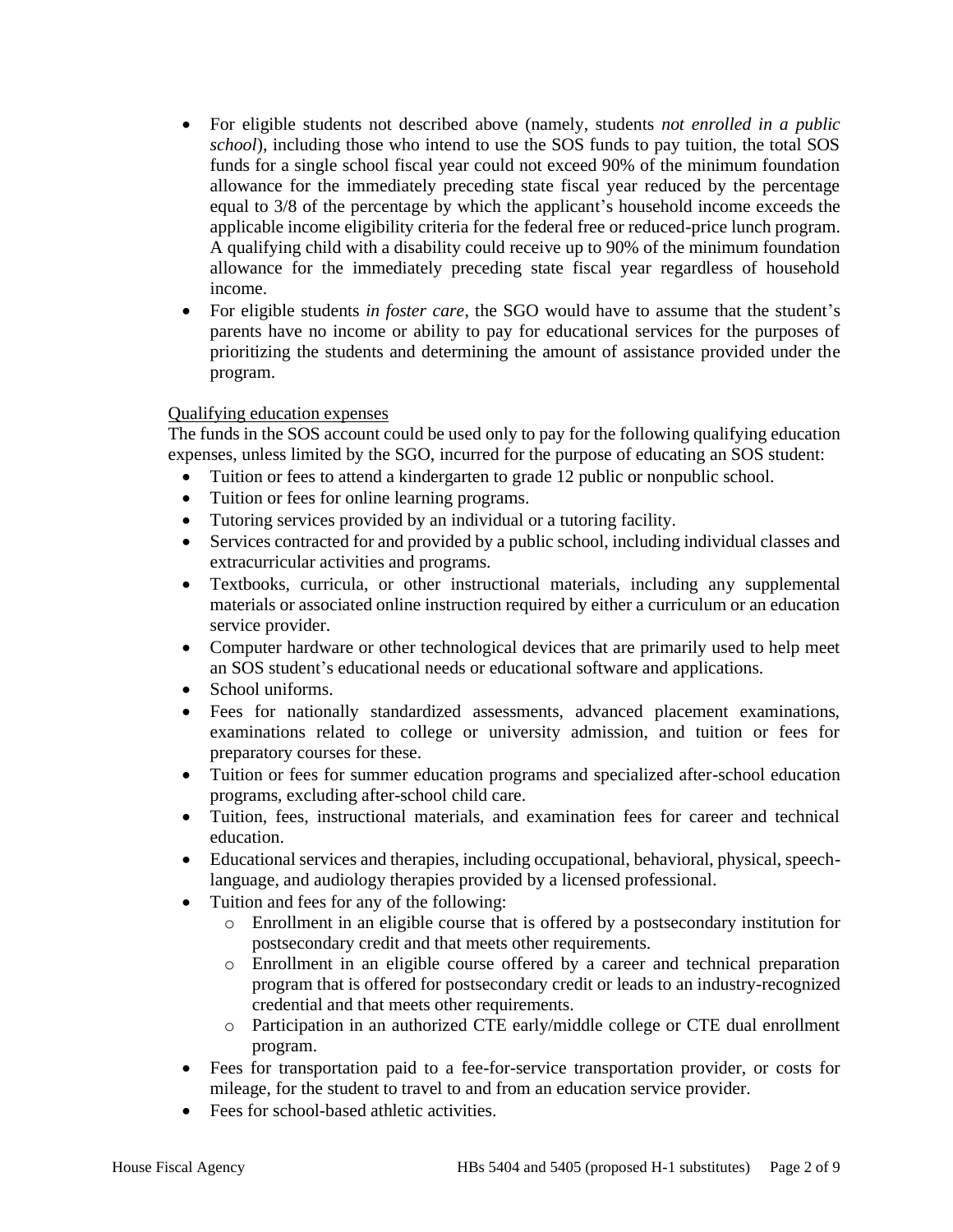The bill would prohibit public or nonpublic schools from charging SOS students for tuition or any services in an amount that applies only to SOS students, from charging an SOS student tuition or for any services in an amount that differs from what it would have otherwise charged the SOS student under state law if the student were not an SOS student, or from charging tuition or for other services solely because the student is an SOS student.

SOS funds could not be refunded, rebated, or shared with a parent or SOS student in any way. Any rebate or refund for materials or services purchased with SOS funds would have to be credited directly to the student's SOS account.

Parents could make payments for the costs of educational materials and services not covered by the funds in their student's SOS account, but personal deposits into the account would not be allowed. As described in HB 5405, funds allocated to an SOS account and used for qualifying education expenses would not be taxable income to the parent or the SOS student.

### Closure of an SOS account

An SOS account would remain in force unless it was closed because of a substantial misuse of funds. Any unused funds would roll over from quarter to quarter and year to year until one of the following occurs:

- The parent withdraws the SOS student from the program.
- The SGO determines the student's family income has increased beyond the eligible level.
- The student receives a high school diploma or high school equivalency certificate (or, for an SOS student with a disability, a certificate of completion for high school).
- The end of the fiscal year in which the SOS student reaches 19 years of age (or 26 years of age for an SOS student with a disability).

Upon the closure of an SOS account, any unused funds would revert to the SGO that granted the SOS and the SGO would have to allocate the unused funds to fund other SOS accounts. If the SGO were no longer operating, the funds would have to be transferred to another SGO operating in good standing with Michigan.

# Awarding funding: prioritization and restrictions

The bill would require an SGO to first prioritize funding SOS accounts for students who received an SOS in the previous fiscal year, siblings of those students, and foster children living in the same household as those students. Then, for other first-time students, the SGO would have to prioritize as follows:

- A majority of funds available for other first-time applicants would be reserved for students whose household incomes rendered them eligible for the federal free or reducedprice lunch program or for children with a disability.
- The unfunded first-time applicants who do not meet the description above would be selected for funding based on a random lottery until all remaining funds were allocated.

An SGO could define and limit the educational services covered as long as the limitation was in compliance with state and federal laws affecting students with disabilities and regarding nondiscrimination. An SGO could not accept a contribution restricted for award to a particular student.

An SGO could not fund an SOS for the dependents of its board of directors, staff, or donors.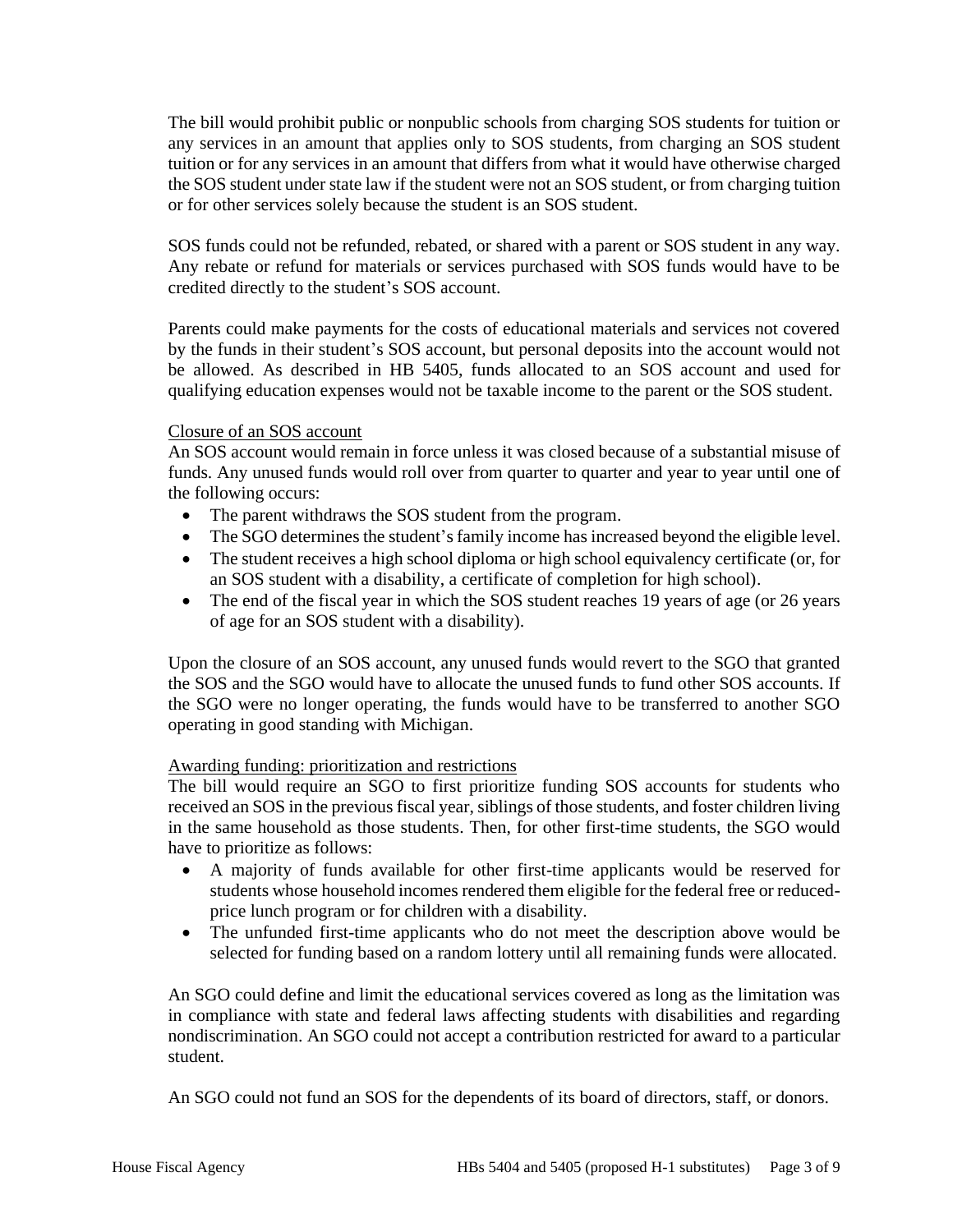### Establishing an SOS account

To establish an SOS account for an eligible student, the parent would have to submit an application to an SGO. The SGO would have to approve the application if all of the following apply:

- The SGO verifies that the student is eligible.
- Funds are available for the SOS.
- The parent signs a written agreement to use the funds only for the covered qualifying education expenses, not to establish any other SOS account for the student with any other SGO, and to comply with the rules and requirements of the SOS program.

The SGO would have to renew a student's SOS annually if funds were available, unless the student's family income had increased above the eligible level. If an eligible student became ineligible for reasons other than fraud or misuse of funds, the SGO *could* cease funding as long as the SGO complied with the following:

- The SGO immediately suspended payment of additional funds into the student's SOS account. For accounts that have been open for at least one full school fiscal year, the account would have to remain open and active for the parent to make qualifying education expenses from remaining funds. When no funds remained in the account, the SGO could close it.
- If the parent of an eligible student reapplied to the SGO and signed a new written agreement, payments into the existing open and active SOS account could resume. If it had been closed, a new SOS account could be established.
- An SGO would have to adopt policies to provide the least disruptive process for SOS students desiring to leave the program.

# Certification and renewal as an SGO

An organization would have to apply for initial certification or renewal as an SGO with Treasury. An initial application would have to include a copy of the SGO's incorporation documents and 501(c)(3) determination letter issued by the Internal Revenue Service (IRS), an assurance that the SGO will conduct background checks of its employees and maintain those records, and descriptions of all of the following:

- The methodology the SGO will use to determine whether the student is eligible to establish an SOS account.
- The application process.
- The methodology for establishing, funding, and managing SOS accounts.
- The process the SGO will use to approve education service providers (ESPs).
- How the SGO will inform parents of approved ESPs.
- The procedures for crediting refunds from an ESP back to a student's SOS account.

An application for renewal of certification as an SGO would have to include the following:

- Applicable IRS documentation.
- A copy of the SGO's most recent financial audit, complying with specified requirements.
- An annual report that includes the number of SOS applicants, students who received SOS funds from the SGO during the previous school fiscal year, total number of the SGO's SOS accounts, a funding breakdown, a list of the SGO's approved ESPs, and a description of how the SGO has complied with the operational requirements and responsibilities of the act. (The report would have to comply with uniform financial accounting standards, be attested to by an independent certified public accountant, and be free of material misstatements or exceptions.)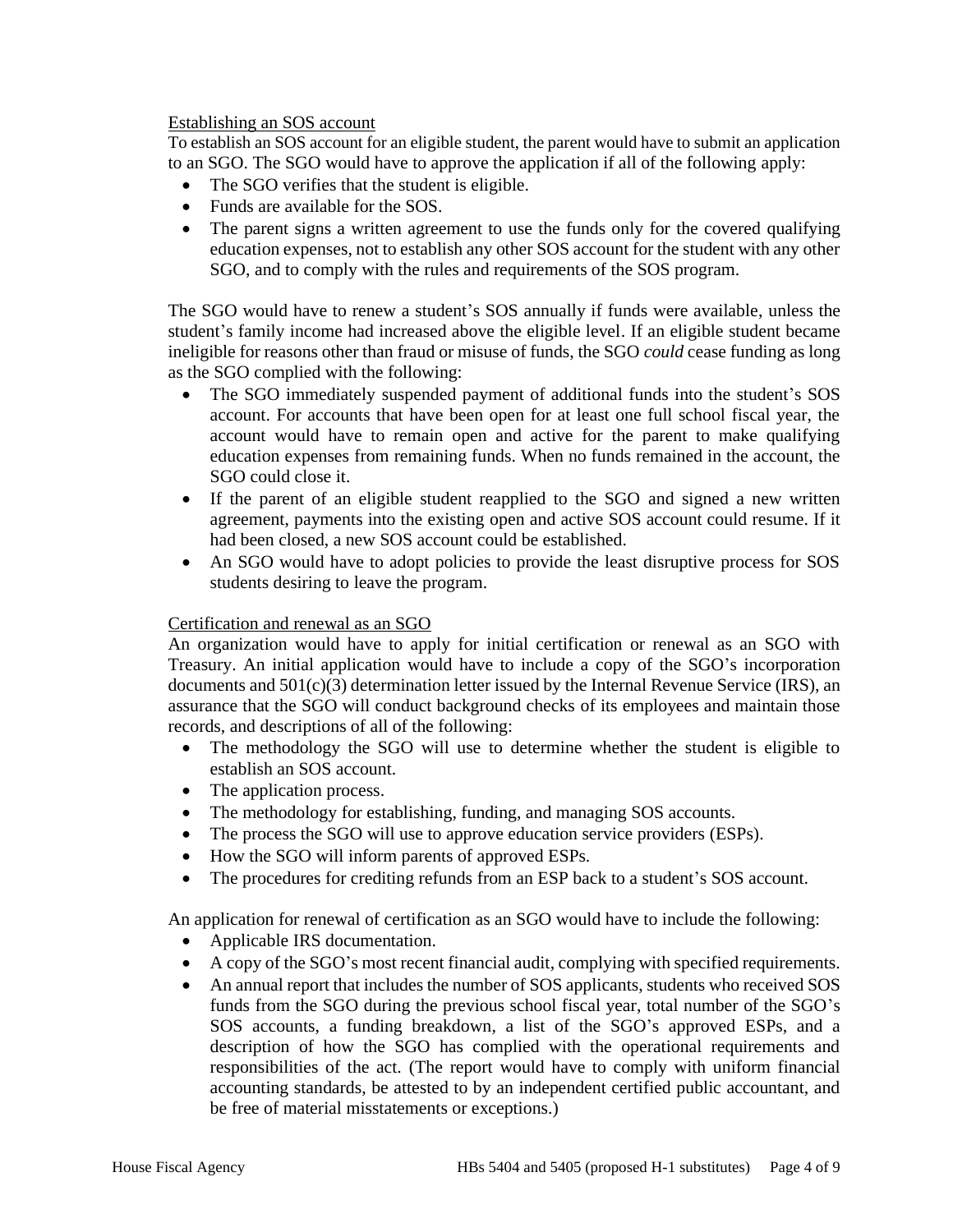The bill would require Treasury to certify an SGO or renew an SGO's certification if the organization met the requirements listed below. Treasury would have to issue initial certifications within 60 days and renew certification within 30 days of receiving the application. For a renewal application, an SGO would have to provide proof of the following:

- At least 90% of the total annual contributions received by the SGO are allocated to SOS accounts by the end of the following calendar year or fiscal year, whichever is applicable, unless the current year's SGO contributions exceed the average of contributions received in the immediately preceding three years by more than 15%. In that event, the excess amount could be carried forward and expended for SOS accounts in equal installments over the next three years.
- The SGO maintained separate accounts for SOS funds and operating funds.
- Any interest that accrued from contributions under HB 5405 was allocated by the SGO to fund SOS accounts.
- The SGO utilized a standard application process and the application was readily available and able to be submitted online.
- The SGO included two or more ESPs in its SOS program.

## Requirements for an SGO

An SGO would have to provide parents with a written explanation of the qualifying education expense for which SOS funds could be used, parents' responsibilities, and the duties of the SGO and the role of any private financial management firms or other organizations that the SGO could contact with to process SOS transactions or to maintain records for other aspects of the SOS program.

An SGO could transfer funds to another SGO if the receiving SGO required additional funds or the transferring SGO discontinued operations. If funds were transferred to meet SGO demands, no more than a combined aggregate of 10% of the SGOs total annual contribution received could be retained by the SGOs for administrative expenses. All transferred funds would have to be allocated by the receiving SGO to its account for SOS accounts. All transferred amounts would have to be separately disclosed in the receiving SGO's annual report for certification renewal.

An SGO that received funds from an SGO that was discontinuing operations would have to agree to fund its existing SOS accounts to the extent funds are available and would have to prioritize the funding of transferred SOS accounts before funding new SOS applicants.

When an SGO received a contribution for which a preapproval letter was issued, it would have to notify Treasury within 10 business days after receipt and issue a certificate of contribution to the taxpayer. An SGO could accept grants, as well as donations that were not made pursuant to a preapproval letter and are not eligible for the tax credit under HB 5405, to cover administrative costs, inform the public about the program, fund additional SOS accounts, or offer assistance outside the program. Donations not eligible for the tax credit would not be subject to the requirements of the new act.

### Requirements for the Department of Treasury

By January 1 of each year, Treasury would have to publish on its publicly accessible website a list of SGOs and remove from its list the SGOs that failed to meet the requirements of the act in the previous year.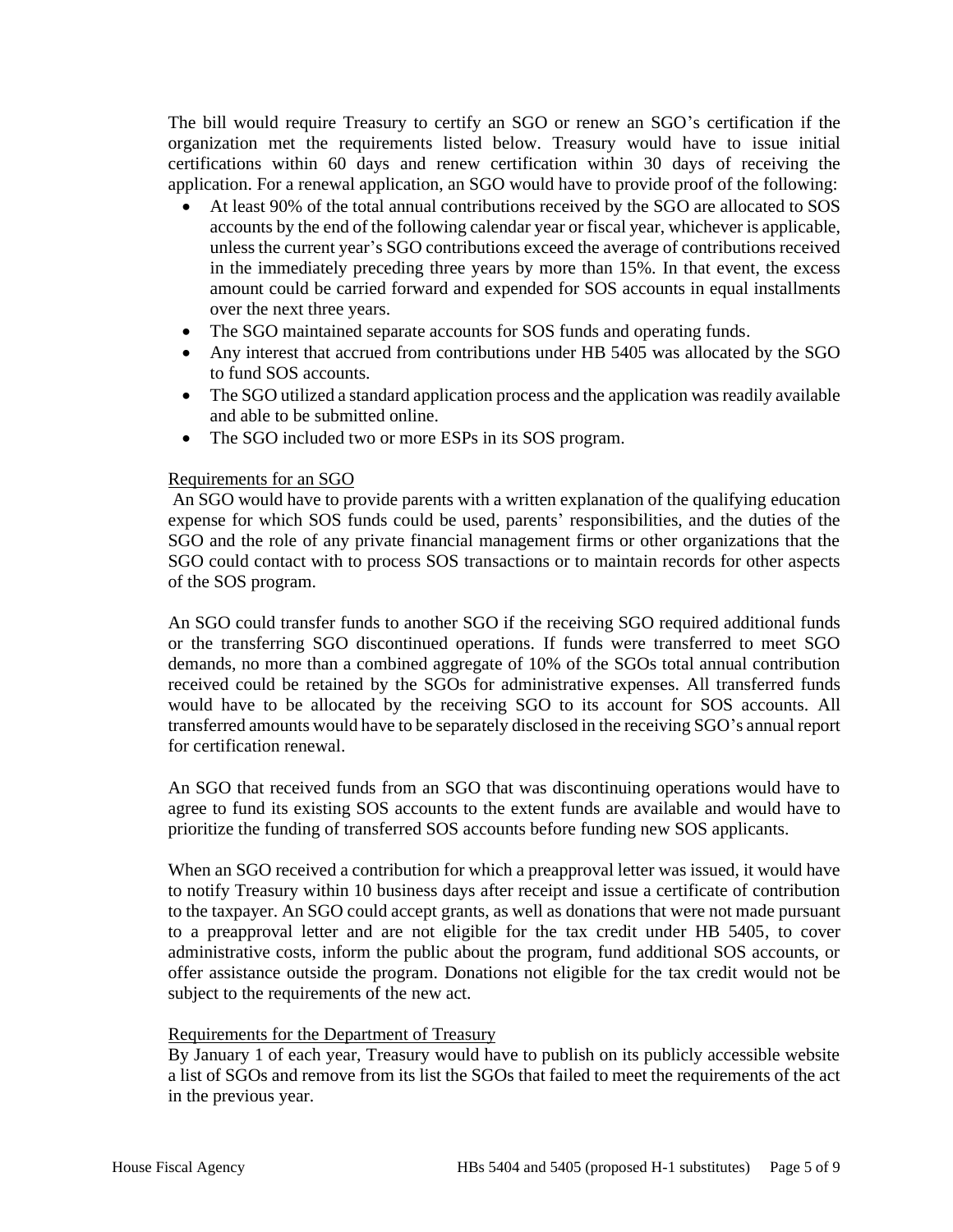Treasury also would have to produce and publish on its website an annual report that aggregates the data from the annual reports submitted by SGOs for their certification renewal. Treasury's report could not include confidential identifying information of SOS students or SGOs.

Treasury could conduct or contract for an additional audit or financial review of an SGO and, in the case of a violation, would have to send written notice of the violation to the SGO. The SGO would then have 60 days to correct the violation before Treasury could revoke its certification. An SGO could appeal a revocation under the procedures set out for taxpayers. If the SGO does not file a timely appeal to a revocation, it would have to continue administering existing SOS funds, cease to accept further funds for SOS accounts, and refund funds received after the date of revocation.

### Payment system for SOS accounts

Each SGO would have to implement a commercially viable, cost-effective, and parent-friendly system for payment of qualifying education expenses from SOS accounts to ESPs. The system would have to provide flexibility and could not rely exclusively on reimbursing parents for outof-pocket qualifying education expenses. An SGO could contract with a private financial management firm or other organization to develop the system and to maintain records and process transactions of the SOS accounts.

As long as funding is available, an SGO would have to continue making payments into an SOS account until the student is withdrawn from the program, the family is no longer eligible, there was misuse of funds, the student receives a high school diploma or high school equivalency certificate (or, for a student with a disability, a certificate of completion for high school), or the student ages out of the program.

Each SGO would have to establish a process for approving ESPs and could do so on its own initiative or at the request of parents or prospective ESPs.

### Limitations and right of intervention

Nothing in the act could be considered to limit the independence of ESPs, to make actions by ESPs the actions of the state, to expand the regulatory of the state or public or nonpublic schools to impose additional regulation of ESPs beyond those necessary to enforce the requirements of the SOS program. An ESP that accepted payment from an SOS account would not be an agent of the state. An ESP could not be required to alter its creed, practices, admissions policy, or curriculum in order to accept payments from an SOS account.

If any part of the act were challenged in state court as violating either the state or federal constitution, parents of students who would meet the criteria for being eligible students could intervene as of right in the lawsuit for the purpose of defending the program's constitutionality.

**House Bill 5405** would amend the Income Tax Act to allow contributions to SOS accounts to be deductible from a taxpayer's taxable income.

The bill would add an adjustment to section 30 of the act, which describes additions and deductions to a taxpayer's taxable income, to deduct, to the extent included in adjusted gross income, funds allocated during the tax year to an SOS account and used for qualifying education expenses of an SOS student.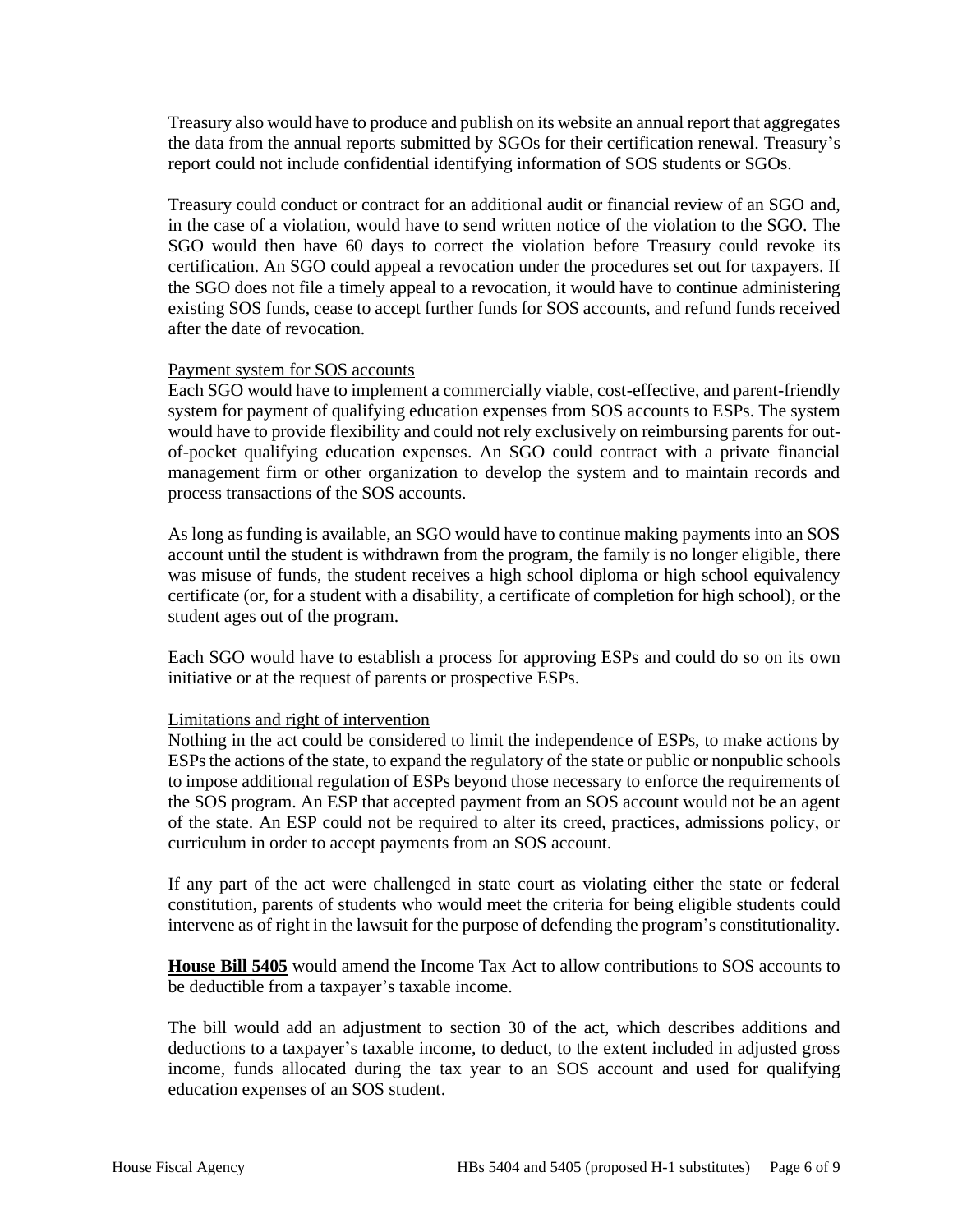Additionally, the bill would add two sections to the act—one to Part 1, which deals with the individual income tax, and one to Part 2, which addresses the corporate income tax. Both would provide that, generally, for tax years beginning on or after January 1, 2022, a taxpayer could claim up to 100% of the contributions made to SGO organizations certified by Treasury and participating in the SOS program against the taxpayer's tax liability for that tax year. A member of a flow-through entity that qualifies for the credit could claim the credit against the member's tax liability based on the member's distributive share of business income.

If the taxpayer claimed a deduction for these same contributions on his or her federal tax return for the same tax year, the deduction could not exceed the total contributions made less the credit certified and allowed to be claimed.

#### Preapproval for the credit

To be eligible for the credit, before making a contribution to an SGO, a person or an SGO acting on behalf of that person would have to submit an application and contribution plan for preapproval of the credit. The application and contribution plan would have to include the total amount of proposed contributions, the applicable tax year or years, whether the contributions would be in cash or marketable securities, and the name of the receiving SGO.

Applications would be considered in the order received by Treasury and would have to be approved or denied within 10 days of receipt. Treasury would issue preapproval letters for approved applications, including the maximum amount of the credit reserved. If an application were denied, the applicant could file an appeal as specified by Treasury or reapply for the same contribution plan or another contribution plan, or both.

The total credits reserved under preapproval letters for contribution plans approved under the personal income tax and corporate income tax provisions could not exceed \$500.0 million for any state fiscal year. However, if the total aggregate amount of tax credits approved for a fiscal year were 90% or more of the maximum amount available, the total aggregate amount of the next fiscal year would increase by 20%. Treasury would have to publish on its website when the amount is increased.

A taxpayer could agree to a multiyear contribution plan for up to four years.

If the credit allowed for the tax year and any unused carryover of the credit exceeded the taxpayer's tax liability for the tax year, the portion exceeding the tax liability would not be refunded but could be carried forward to offset tax liability for up to five years or until used up, whichever occurred first.

A taxpayer who receives a preapproval letter would have to make the preapproved contribution to the SGO within 15 business days of the preapproval letter of June 30 of the applicable fiscal year, whichever was earlier. If the preapproved contribution was in marketable securities, the SGO would have to monetize the securities within five business days of receipt and notify Treasury within 10 business days of the monetization. If the monetized value was less than the proposed contribution in the preapproval letter, the taxpayer would have to make up the difference in cash.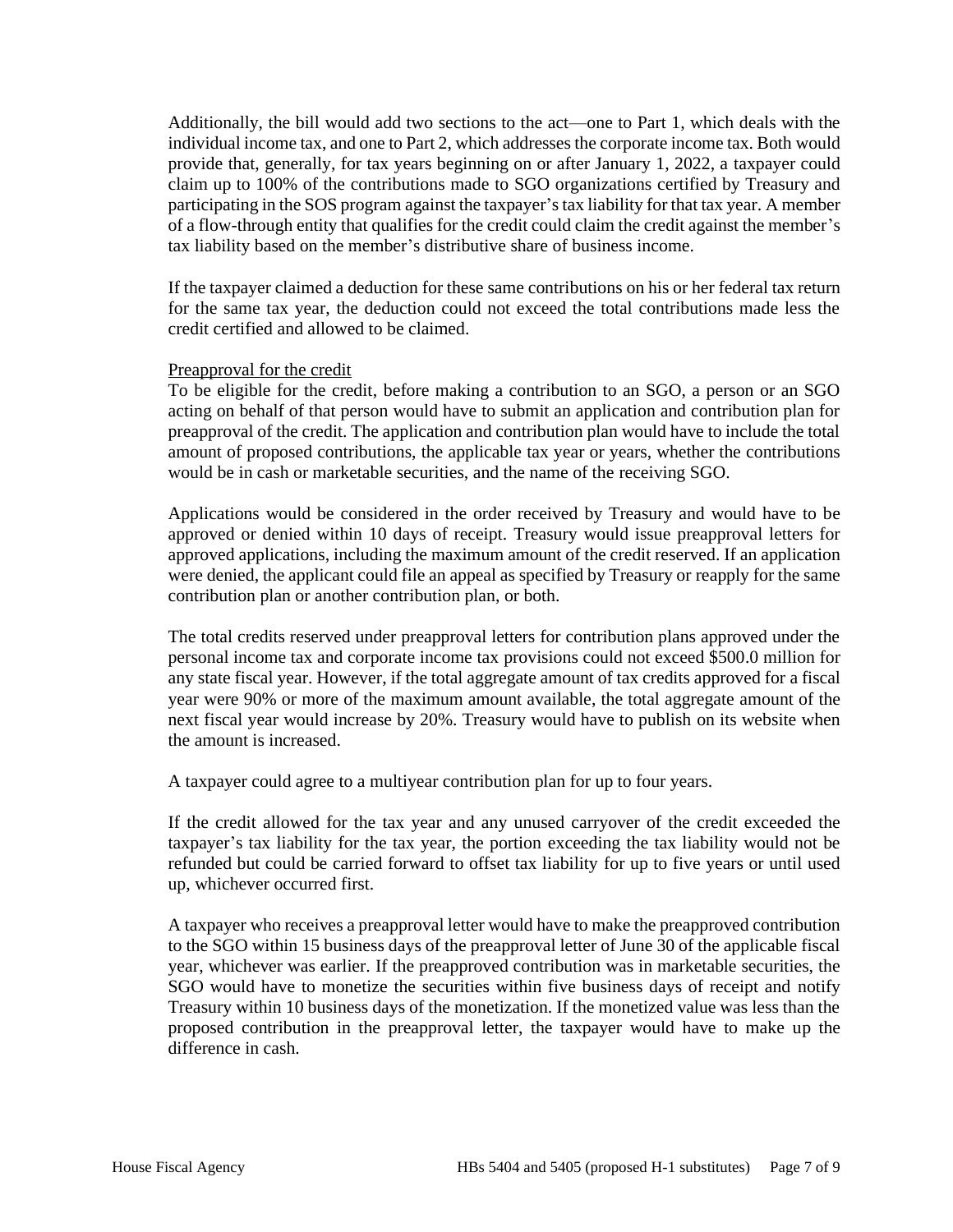The taxpayer could not claim a credit for more than the amount in the preapproval letter. A taxpayer would have to attach a copy of the certificate of contribution to the taxpayer's annual income tax return.

An SGO would have to notify Treasury and issue a certificate of contribution to the taxpayer within 10 business days after receipt of a preapproved contribution.

## Requirements for the Department of Treasury

Treasury would have to include on its website the current amount of total credit applications pending verification, the amount of total credits allocated to date, and the remaining credit available to taxpayers making contributions to SGOs. Upon notification that a contribution has been made and certificate of contribution has been issued, Treasury would have to update the website accordingly.

By November 1, 2023, and yearly thereafter, Treasury would have to submit a report to the legislature concerning the administration, operation, and financial impact of the SOS program and corresponding credits. The report would have to include the following:

- The number of applications received and total amount of proposed contributions seeking a credit.
- The number of preapproval letters issued and amount of credits preapproved.
- The number of certificates of contribution issued and amount of credits claimed.
- The amount of credits authorized in preapproval letters that were not claimed or that were claimed but carried forward.
- The number of SOS accounts opened and the total amount awarded by SGOs to SOS students and reported by household income range intervals of \$5,000.
- The number of SOS accounts opened and total amount awarded by SGOs to SOS students, disaggregated by qualifying characteristics.
- Any other information that may be necessary to the legislature in determining that the purposes of the SOS program and corresponding tax credits are being fulfilled.

MCL 206.30 and 206.697 and proposed MCL 206.279 and 206.679

# **FISCAL IMPACT:**

House Bill 5404 would have an indeterminate fiscal impact on local school districts, intermediate school districts (ISDs), and public school academies (PSAs) depending on how parents spend funds from their students' SOS accounts. A district, ISD, or PSA would incur a revenue loss if an SOS student who would otherwise have enrolled in the district, ISD, or PSA uses SOS funding to enroll in a nonpublic school. A district, ISD, or PSA may realize a revenue increase if a student uses SOS funding for public school tuition, extracurricular programs, or other expense that would result in the district, ISD, or PSA receiving SOS funding as an education service provider.

As written, HB 5405 would reduce both individual and corporate income tax revenue by an unknown, but potentially significant, amount.

Although the provisions of the bill allow for a credit equal to a taxpayer's donation to one or more scholarship granting organizations and the total amount of combined individual and